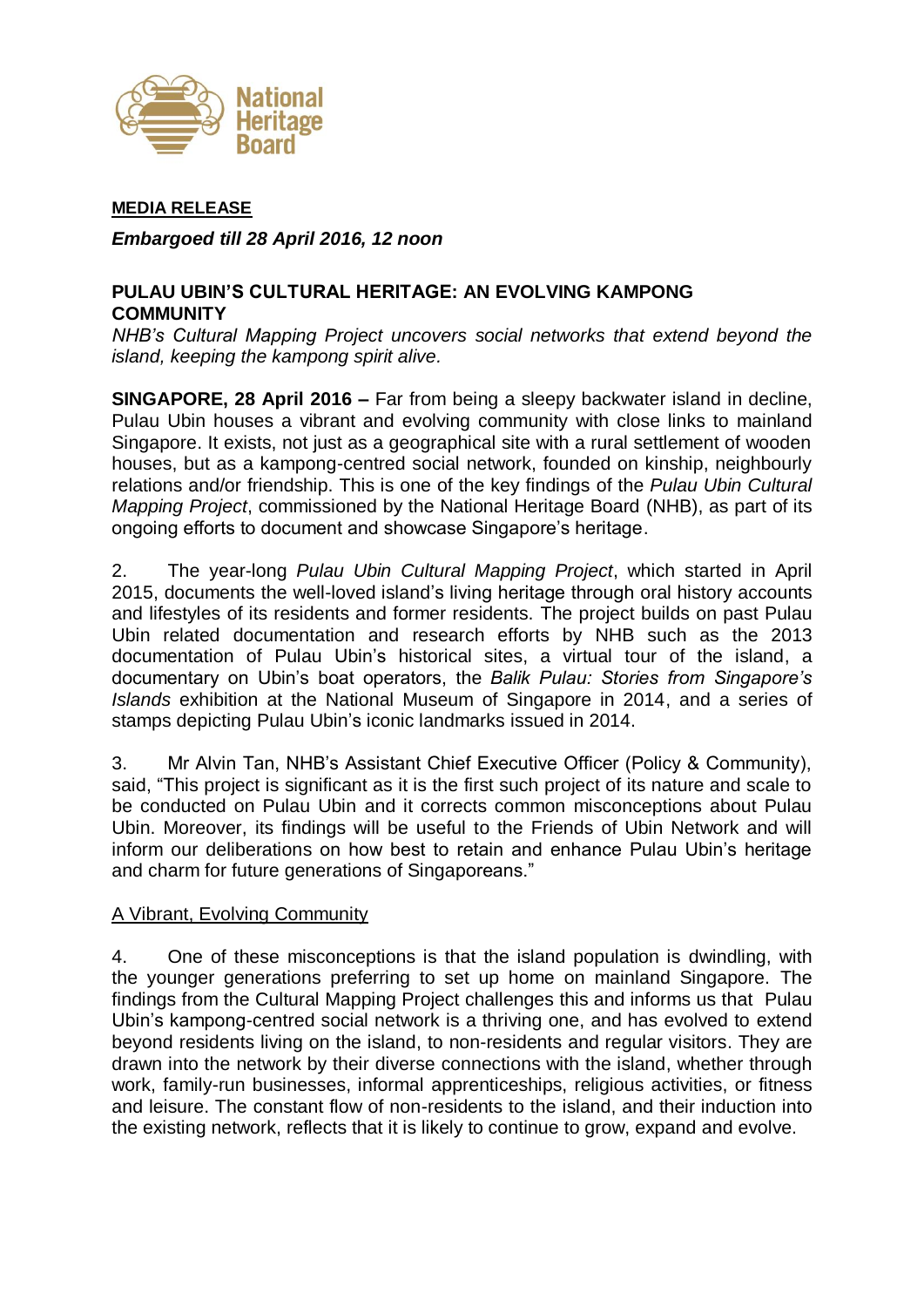

5. Key Pulau Ubin-centric events and activities contribute to the growth of the abovementioned Pulau Ubin social network. One of the island's key signature events is the annual Tua Pek Kong Festival, which is a six-day festival that includes activities such as Teochew opera, *getai* performances, lion dance, a ritual by the sea, and religious processions. In 2015, the festival drew an estimated 5,000 visitors to the island and it provides a platform for the renewal and expansion of Pulau Ubin's social network.

## Unique Island Heritage

6. The project also documents different aspects of Ubin's unique island heritage, including the social history of the island; religious practices and festive events (i.e., annual Tua Pek Kong Festival); building and repair works (including building of houses and digging of wells); cultivation of indigenous fruits, herbs and spices; fishing and crabbing (by line, hook and trap); as well as knowledge of wildlife such as hornbills and wild boars. Findings of the project have shown that the Ubin community live in harmony with the island's rich biodiversity, and residents possess a range of traditional skills and knowledge about nature. Please refer to **Annex A** for the profiles of selected residents who are living and/or living on Pulau Ubin.

### Heritage Offerings on Pulau Ubin

7. As part of the *Pulau Ubin Cultural Mapping Project*, NHB has also produced a 25-minute documentary titled "Life on Ubin", which presents the memories and experiences of current and former residents of Pulau Ubin. The documentary will be uploaded on NHB's new heritage portal, Roots.sg, on 28 April 2016.

8. Members of the public will also be able to experience Pulau Ubin's unique heritage for themselves in May during NHB's *Singapore HeritageFest 2016* (*SHF*). There will be outdoor performances and film screenings on the evening of 14 May 2016. Please refer to the *SHF* website for more information [http://heritagefest.sg/.](http://heritagefest.sg/)

*- END -*

For media queries, please contact: Cherell Soon DID: 6220 5651 Mobile: 8102 9131 Email: [cherell.soon@tateanzur.com](mailto:cherell.soon@tateanzur.com)

# **About the National Heritage Board**

The National Heritage Board (NHB) was formed on 1 August 1993. As the custodian of Singapore's heritage, NHB is responsible for telling the Singapore story, sharing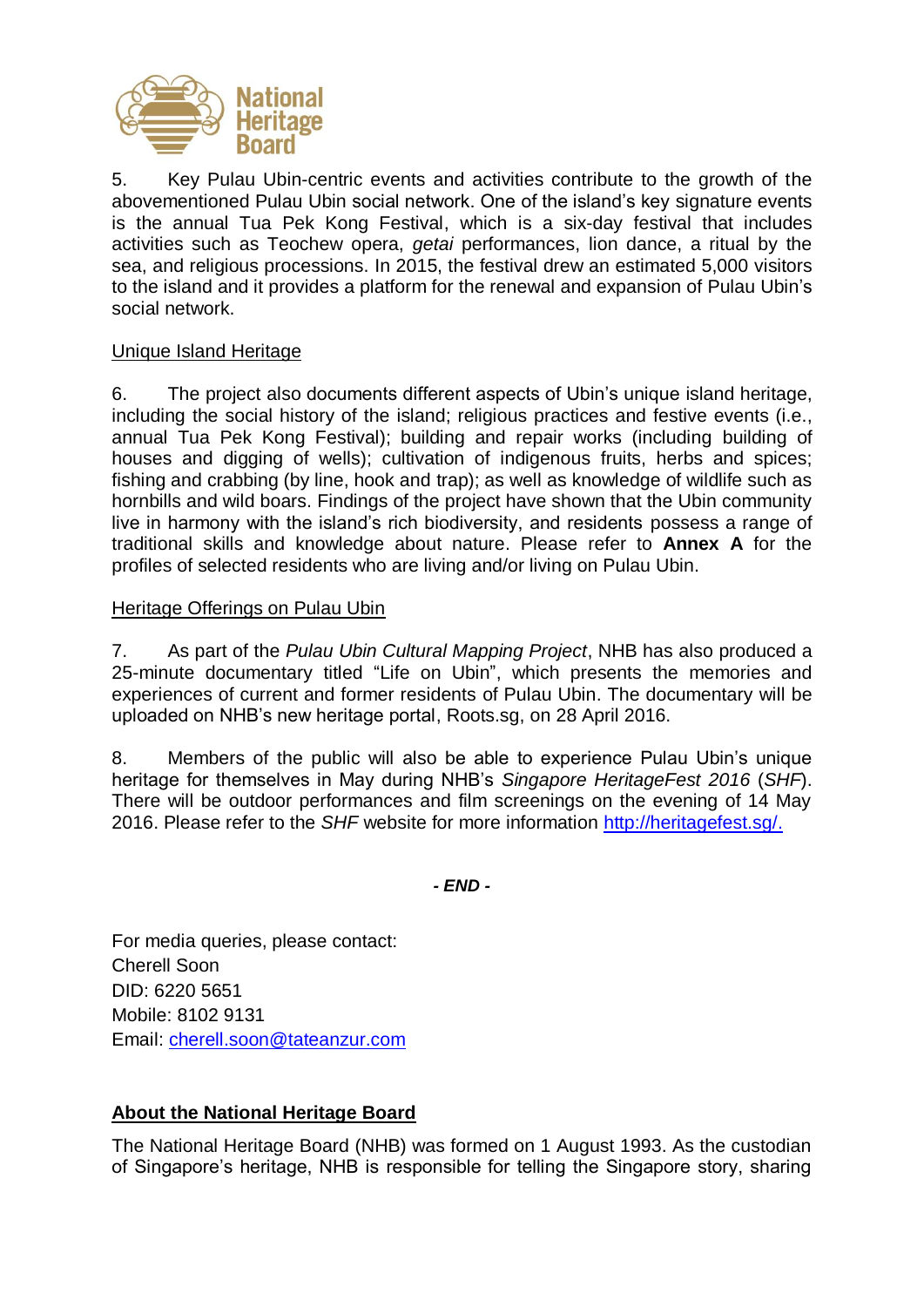

the Singaporean experience and imparting our Singapore spirit. NHB's mission is to preserve and celebrate the shared heritage of our diverse communities, for the purpose of education, nation-building and cultural understanding. It manages the national museums and heritage institutions, and sets policies relating to heritage sites, monuments and the national collection. Through the national collection, NHB curates heritage programmes and presents exhibitions to connect the past, present and future generations of Singaporeans. NHB is now a statutory board under the Ministry of Culture, Community and Youth. Please visit [www.nhb.gov.sg](http://www.nhb.gov.sg/) for more information.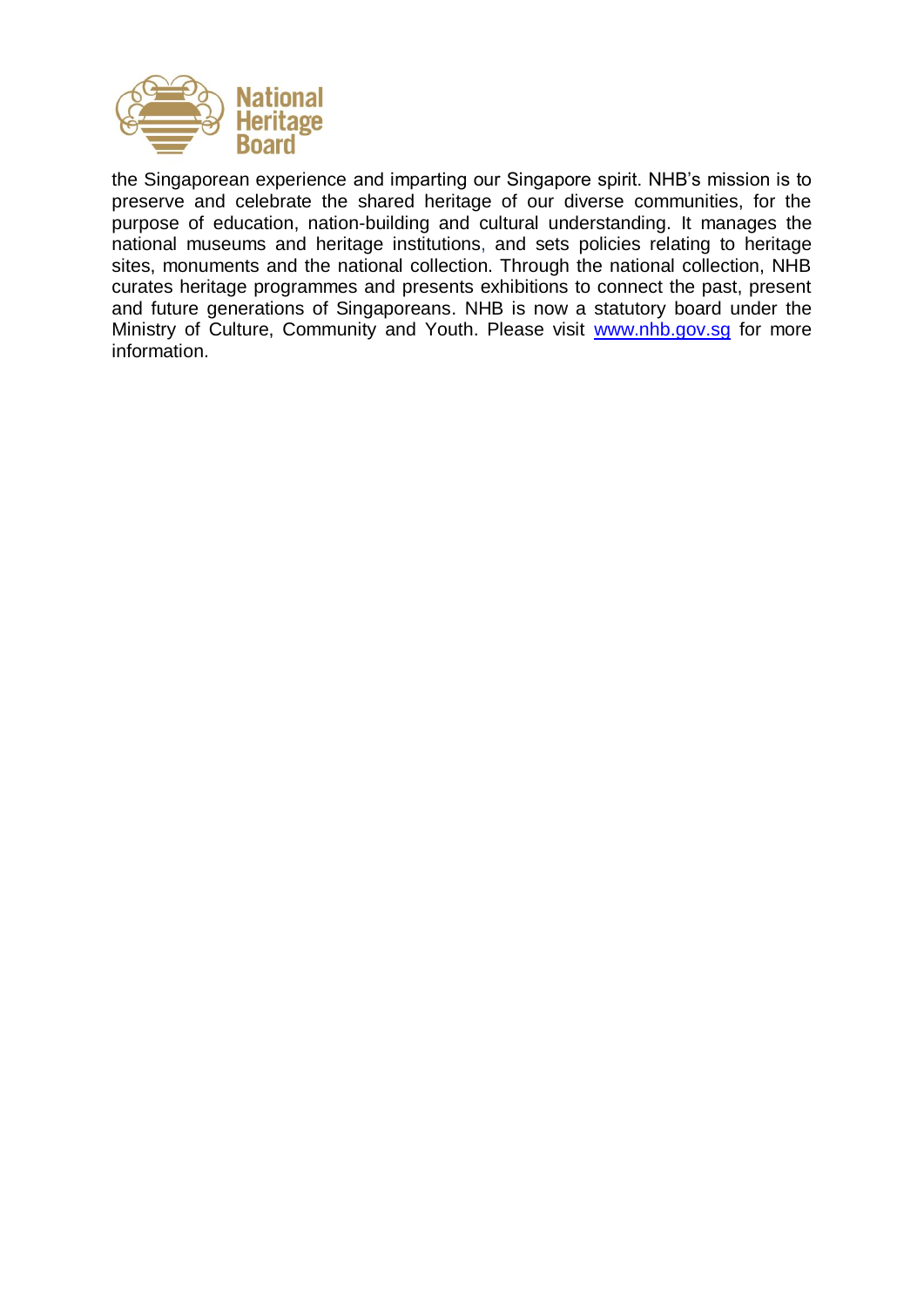

*ANNEX A*

### **PROFILES OF UBIN RESIDENTS OR FORMER RESIDENTS**

#### **Mr Ahmad bin Kassim**



Mr Ahmad Kassim at home



Mr Ahmad getting ready to cut a hole in a coconut for drinking

Mr Ahmad Kassim and his wife reside permanently on Pulau Ubin. He is now 80 year old and has lived on Ubin for 70 years. Ahmad arrived on the island with his father and his six siblings during the Japanese Occupation of Singapore. Ahmad knows how to build and repair wooden structures, and dig wells. He built his own house in Kampong Sungei Durian on Ubin and now resides in the house built by his late father in Kampong Melayu. He used to work for NEA to check areas for mosquito breeding. Now he sells drinks to visitors to the island from his home and occasionally hosts visits by school children from various schools. Ahmad is popularly known as *Ahmad Janggut*; Ahmad the Bearded, on Pulau Ubin. Now, his family and his brother's family are the only ones left in Kampung Melayu.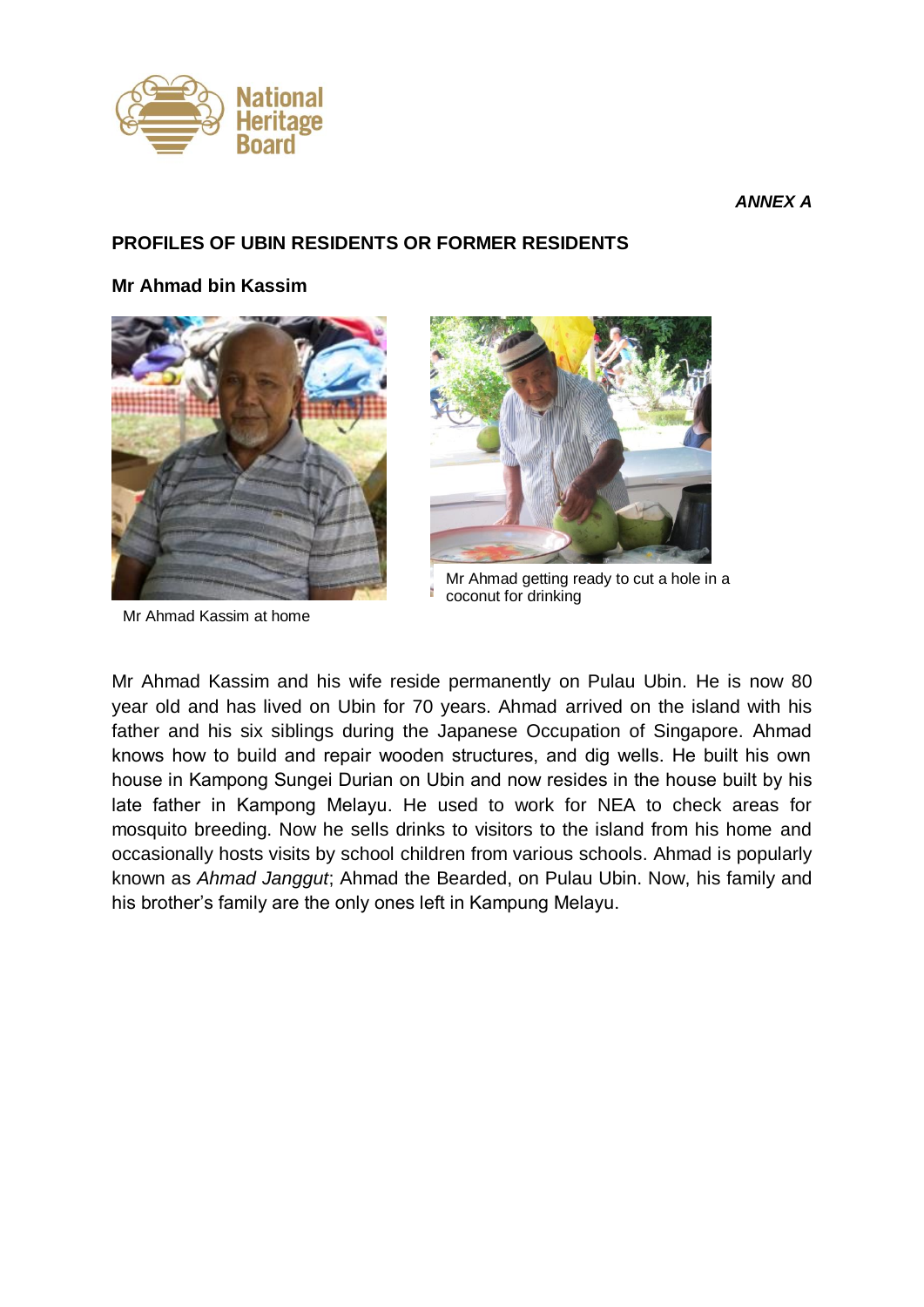

## **Mr Tan Leong Kit**



Left: Tan Leong Kit with visitors to his drinks stall "Y u so like that".

Right: Tan Leong Kiat with the harvested roots of the Elephant's Foot Plant.



Mr Tan Leong Kit is 85 years old and moved to Ubin in the late 1970s. Formerly a pig farmer in Bishan, he relocated to Ubin after pig farms were discontinued on the main island of Singapore. His pig farm in Ubin was extensive – from the  $16<sup>th</sup>$ milestone to the 23<sup>rd</sup> milestone, which is now a forested area. He bought piglets from America to rear until they were big enough to sell to other pig farmers. After his pig farm on Ubin closed down in the 1980s, he has been planting medicinal herbs around his home and sells drinks to visitors on the island.

Mr Tan's wife, Chua Geok Mui, returns to Ubin every weekend. He has 8 children and his third son, Tan Kwee San 陈贵三, comes to help at the shop every weekend and usually stays for 2-3 nights.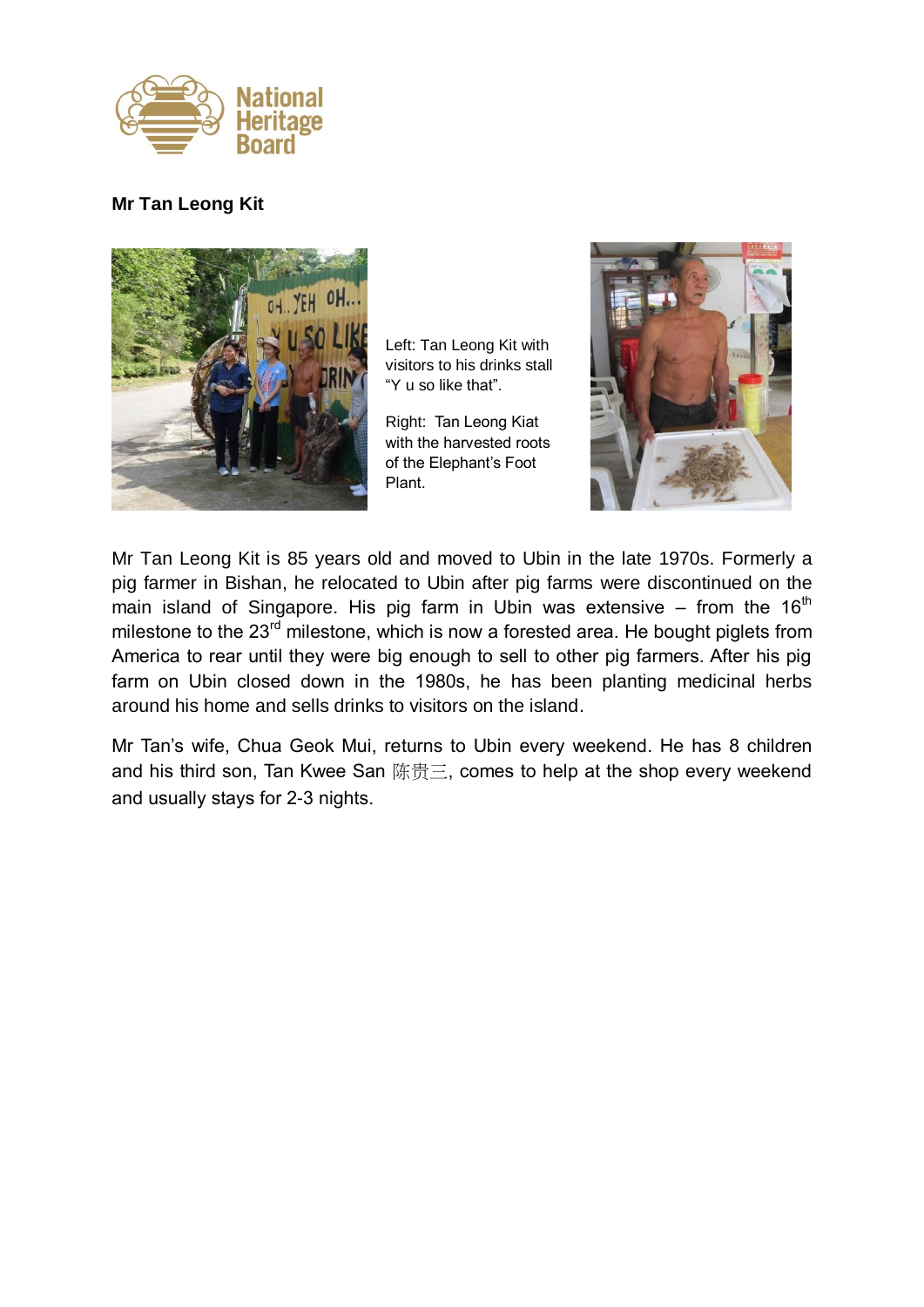

# **Ms Emily Chia**





Yeo Meo Keng, usually called Ah Hui, seated on the left of the photograph, while her younger Ms Emily Chia sister Yeo Hui Na stands next to her.

Ms Emily Chia is the daughter of Chia Ah Bah and Yeo Hui Na. Her father Chia Ah Bah, her aunt Yeo Hui Bek and her uncle Lim Chai Hee run the bicycle rental shop at No. 25. Her mother's sister, Yeo Meo Keng, is one of the van drivers who transport visitors around the island.

Emily comes to Ubin three times a week to help with the bike rental business at No. 25. She grew up with her cousins (children of Yeo Meo Keng), who have stayed with her family in Singapore since they were young. Her aunt, Yeo Meo Keng, hardly leaves Pulau Ubin and receives daily food supplies from Singapore through another aunt, Yeo Hui Bek.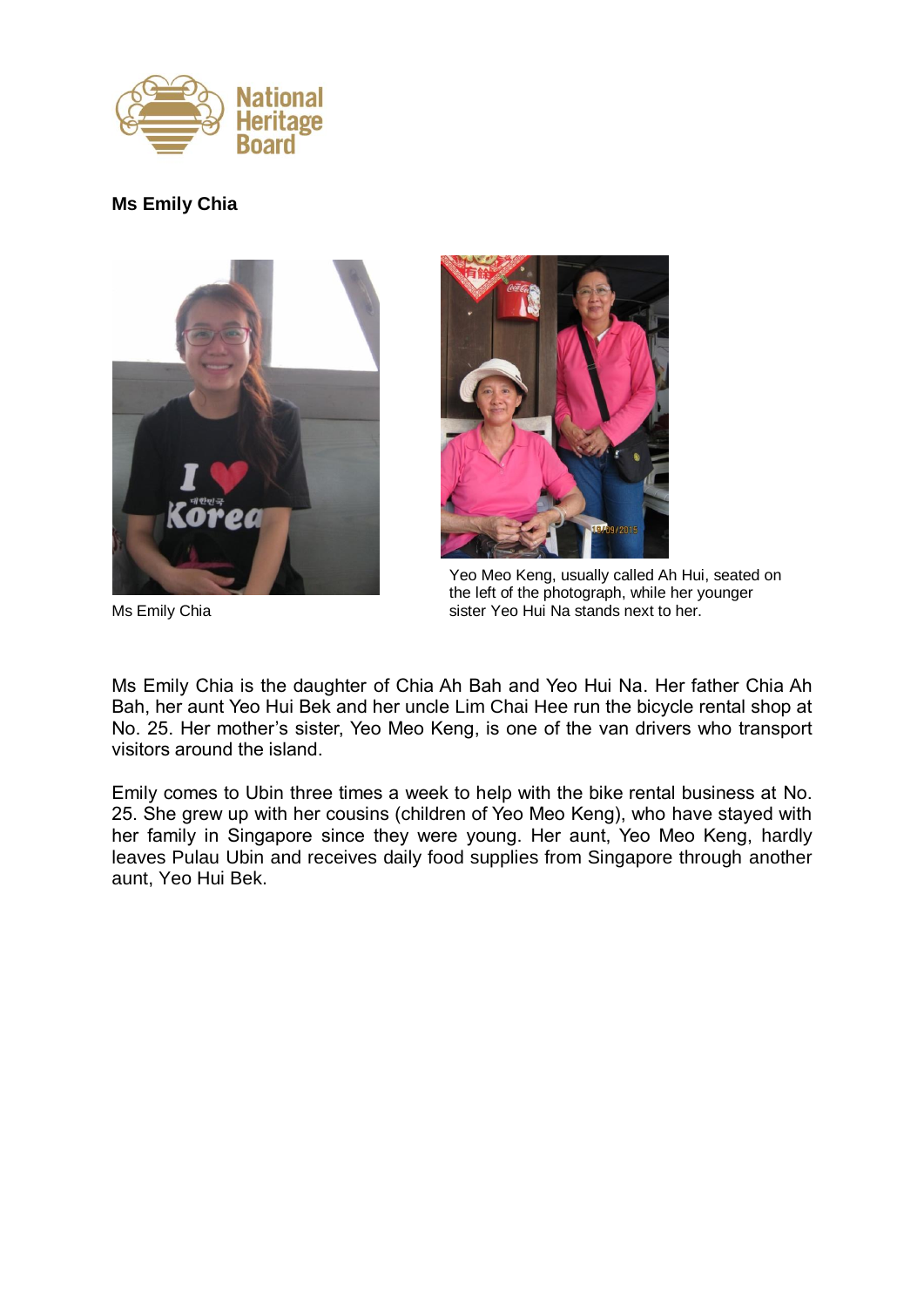

**Mr John Ng**



John Ng with his boat in the background.

John grew up in a kampung in Singapore and started coming to Ubin after marrying Ivy Choo. His mother-in-law, Mdm Ong Ang Kui, also known as "Lai Huat So" [Hokkien:來发嫂] operates the "Ah ma drinks stall" at Jalan Jelutong in Ubin.

John used to work in an abbatoir for ducks but became a ferry operator in 2015. After obtaining his boat license, John started out by working on someone else's boat. About a year ago, he invested in his own boat with a friend and now plies the Changi-Ubin route every day.

On some nights, especially before the weekend or a public holiday, he may stay overnight at his mother-in-law's place. He also helps his mother-in-law to fix things around the house.